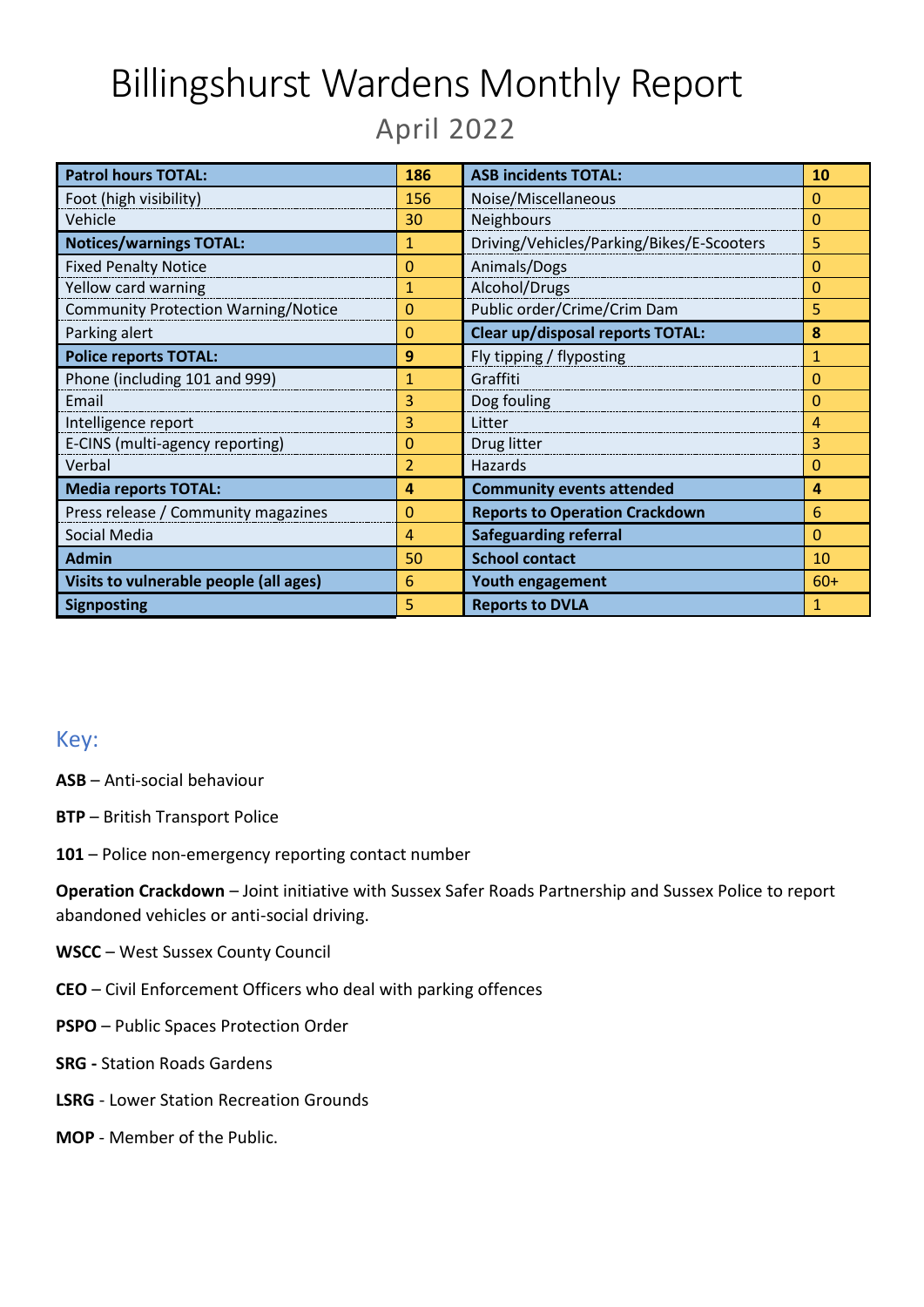# ASB/Crime/Criminal Damage

There have been reports of ASB around Jengers Passage, mainly around young people playing football in an area that is full of glass etc. We have and will continue to patrol the area and have also asked if the PCSO could do so when they are on duty.

There have been reports of fires being lit in one of the bins in Station Road Gardens. Billingshurst Fire Service will patrol the areas when then can to deter and engage with any young people in the area.

There have been reports of fires being lit in Daux Wood and behind Holders Close. Both reported to the Fire Service

There have been further reports of doors being kicked in Little East Street and Penfold Grange. These incidents are causing alarm and distress and previously one victim had damage to their front door. There are some good descriptions of the perpetrators and some ring doorbell footage which will be passed to the Police by the victim. Patrols in those areas will be conducted as often as we can.

There have been further reports of door kicking in Penfold Grange, on this occasion a door was damaged. There was Ring doorbell footage of the suspects which has been passed by the victim to the police for them to investigate.

Another report regarding fires being lit in the wooded area just off Little East Street has been reported to the police and the Fire Service by residents.

## Parking/Vehicles/Bikes/E-Scooters

An ice-cream van was seen parked on double yellow lines in the High Street. The driver was asked 3 times to move the vehicle but said they would once they had finished their food. This was reported on Operation Crackdown and to Horsham District Council due to possible vending licence issues.

3 vehicles, including a taxi, have been reported to Operation Crackdown and Licensing for parking illegally or causing an obstruction in the village.

# Fly Tipping/Littering/Graffiti

We reported a fly tipping to HDC. The items were in Newbridge Road East and a possible name for the person who may have been involved has also been given. The items were removed by HDC 24 hours later.

It was reported to the Wardens that there were 53 NOx bottles around the green shelter in SRG and this has been reported onward.

We did a litter pick in the Weald School's sports ground in Luxford Way, as the rubbish there was building up again, plus lots of glass which was kindly picked up by the Litter Warden.

Further litter pick in the Weald School's sports ground to clear up more rubbish and glass.

A litter pick was conducted around Station Road Gardens, the pathway from SRG to Natts Lane, Lower Station Road Recreation Ground with a special thank you to a gentleman who assisted in getting items out of the stream.

## Community Engagement/Events/Meetings

Regular tweets and Facebook posts to engage and update the community, this appears to be working well and people are now recognising us from the posts we put up.

We hold regular drop-in sessions in and around the village.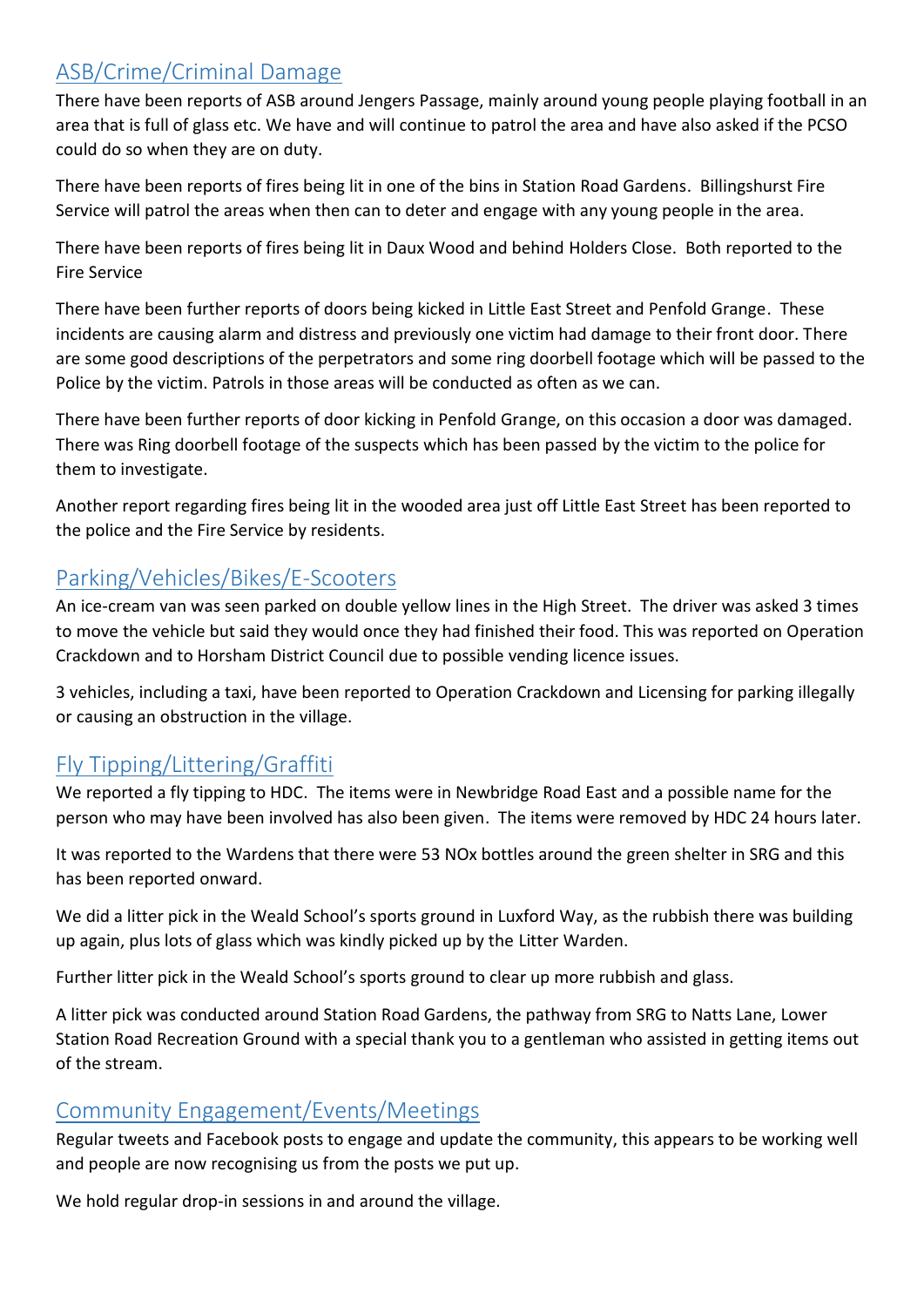We visit both schools on a regular basis both patrolling outside with staff and inside to engage with young people.

The Boxing Programme is flourishing. The young people are thoroughly enjoying the Programme and this will be continuing after assistance with funding by Matt the Boxing Programme coach.

We have monthly meetings with Billingshurst Fire Service to discuss issues in Billingshurst and how we can work together to make Billingshurst a safer place to live, with emphasis on the increase in the lighting of small fires around Billingshurst. We will be discussing with the Fire Service what can be done to educate young people around keeping safe, to prevent injury to those involved with lighting the fires and preventing damage to the countryside of Billingshurst.

We patrolled with the Civil Enforcement Officers around the Billingshurst Primary School. Education and advice was given to parents by the CEOs and we are hoping to continue this monthly.

We attended the community gardening day at Station Road Gardens and assisted with weeding, planting and litter picking. It was lovely to see so many of the community of Billingshurst coming together to make the Gardens a nicer place to visit.

We started the football on a Thursday in Lower Station Road Recreation Ground and the young people who came along had a brilliant time - including Barry who was shattered by the end of the two hours. We will be continuing the football every Thursday 3.30 – 5pm right through until October/November.

We gave a talk to the Beavers who asked lots of questions and wanted to know all about what we do. They would like to help us out on a litter pick which we will be organising as soon as we can.

We assisted with Billingshurst Speed Watch with 1 new volunteer. 1 car was reported for abuse, but all of the 60 cars seen were under the limit required.

# Patrols

We carry out patrols (foot/visible and car)

We carry out Parish-wide patrols and fly tipping checks in known hot spots.

We continue to regularly patrol the green spaces around the village to act as a deterrent and give a visible presence.

We conduct weekly patrols of the High Street to visit shops and check the area.

Regular patrol of Jubilee Fields/ Manor Fields/Cleveland Gardens/Station Road areas.

Regular patrols of Penfold Grange and Ingfield Manor.

Regular patrols of the Daux Road area and fields at rear of the industrial estate.

Regular patrol of local farms for reassurance.

Weekly patrol outside schools with CEOs and school staff.